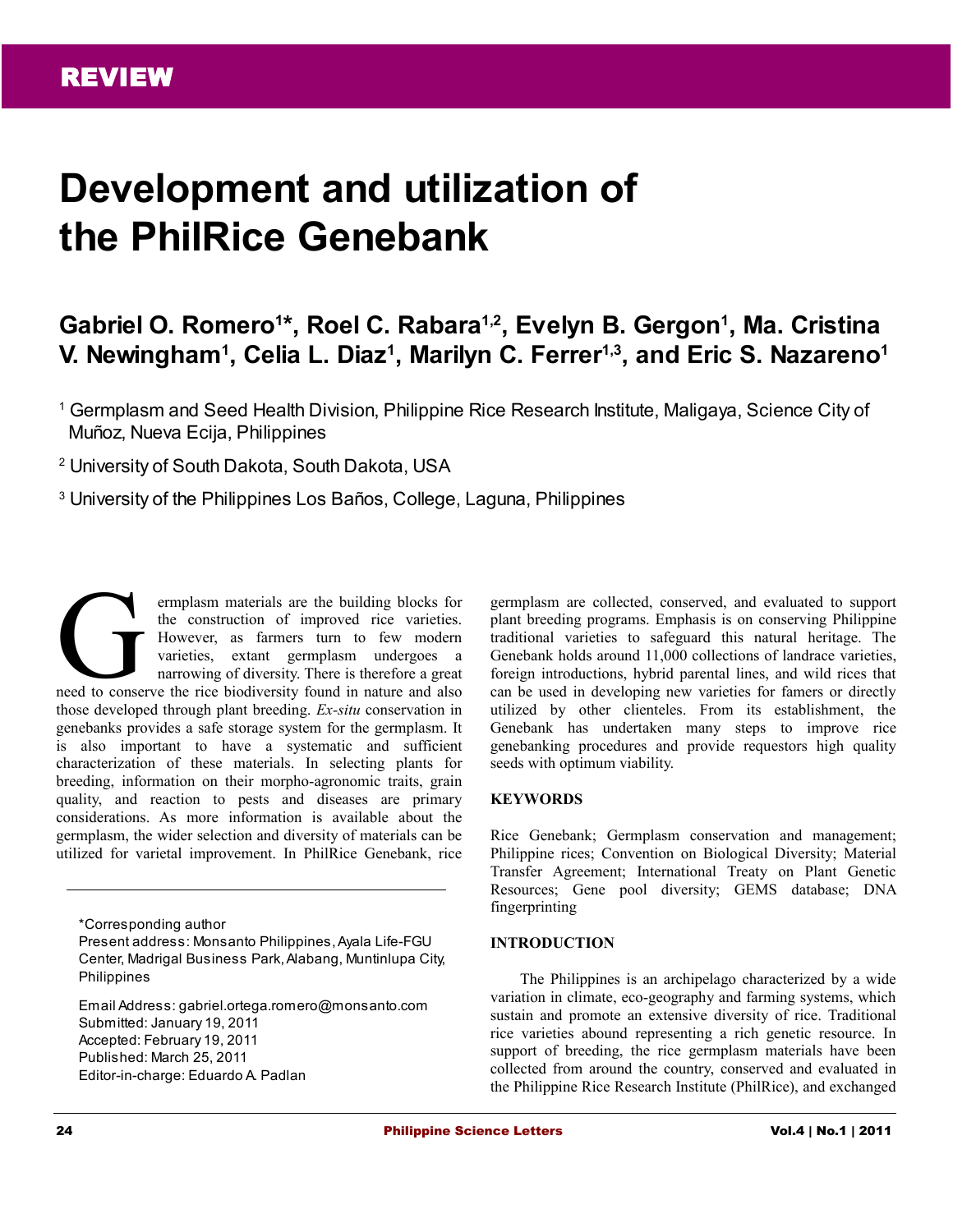



**Figure 1.** Yearly accumulation of Philippine traditional varieties and foreign introductions in the PhilRice GeneBank (1988-2010).

to local and foreign users.

The safekeeping of Philippine rice germplasm started in the 1900s through the independent efforts of rice breeders affiliated with the Bureau of Plant Industry and the College of Agriculture of the University of the Philippines. The separate collections were consolidated and deposited at the International Rice Research Institute (IRRI) in the early 1960s. Upon the establishment of PhilRice in 1985, the Philippine collection in IRRI was duplicated in the new PhilRice Genebank, and more materials were added over the years through partnerships and collecting activities. Purposeful collecting in recent years was prompted by serious threats to rice diversity in the country, such as the spread of modern rice varieties and rapid loss of natural habitat due to urbanization. With its vast network around the country, PhilRice is also envisioned to serve as a conduit for the local utilization of the rice germplasm. This paper provides an account of the growth, conservation, characterization and use of the PhilRice Genebank collection, and discusses strategies taken by PhilRice to ensure beneficial exchange in the light of Convention on Biological Diversity (CBD) and Trade-Related Aspects of Intellectual Property Rights (TRIPS)-instigated regulatory regimes.

#### **CENTER OF ORIGIN AND DIVERSITY**

The Philippines lies in one of the eight centers of crop origin and diversity recognized by the great Russian conservationist Nikolai Vavilov (1951). Rice is believed to have originated in China and Southeast Asia where tremendous diversity emerged especially in the tropical countries (Harlan 1971). Hamilton (2006) of IRRI estimates the number of total rice varieties worldwide at 500,000, one-fifth of which is now conserved at IRRI. There could be around 10,000-15,000 rice varieties in the Philippines, 4,889 of which are now represented in the PhilRice Genebank. The high level of rice diversity is deduced from the wide geographical and climatic variation in the country.

#### **GERMPLASM COLLECTION**

The PhilRice Genebank's initial collection comprised about 300 traditional rice varieties repatriated from IRRI in 1985. These materials can be traced to the original germplasm used in the early 1900s by Filipino plant breeders in the Bureau of Plant Industry and the University of the Philippines College of Agriculture for breeding, which were deposited in IRRI's Genebank in 1962. The PhilRice collection tripled in size when 604 materials from the Cordilleras were added through the efforts of Professor Harold Conklin of Yale University as part of his anthropological research among the Cordillera tribes in the Ifugao Province in the early 1990s. Additional 88 native varieties

from the cool elevated areas were also collected from 2002 to 2004 mainly from Banaue and Hungduan, Ifugao by a team of PhilRice staff who were involved in the rice-based farming system project in the highlands. Most of the varieties from the highlands are grown at 1,500 to 2000 meters above sea level (masl).

PhilRice, in partnership with the Swiss Development Cooperation and IRRI, initiated formal collecting to safeguard rice diversity in the Philippines from 1995-1997. This collaboration yielded 458 traditional rice varieties and 8 samples of wild species that are now conserved at PhilRice and IRRI. However, due to limited funds, many germplasm collecting trips that followed were conducted as ride-on activities with other research projects of PhilRice staff or collaborators. One of the active collaborators of PhilRice is the Plant Genetic Resources Conservation Unit of the University of the Philippines at Los Baños, which shared 74 materials with the PhilRice Genebank. From 1988 to 2010, the PhilRice collection grew on average by 212 traditional varieties every year, coming from 59 of the 80 provinces in the country (Figure 1). In 2006, a farmer in Aurora, who grows and sells traditional varieties, handed 31 traditional varieties, 3 modern, and one wild species to the PhilRice collecting mission team (Figures 2a and 2b).

The Genebank collection further expanded through collecting efforts forged with members of the National Rice Seed Network (SeedNet) and community seed banks (CSB) like the one in Mindanao (Figure 2c). SeedNet and CSB are networks of accredited seed growers and farmers, respectively, who are trained in quality seed production. SeedNet members particularly from Mindanao focus on producing traditional or upland rice varieties suitable to their areas. A total of 85 germplasm materials were obtained from Muslims in Cotabato and Lanao del Sur in 2008. CSBs deposited 30 varieties at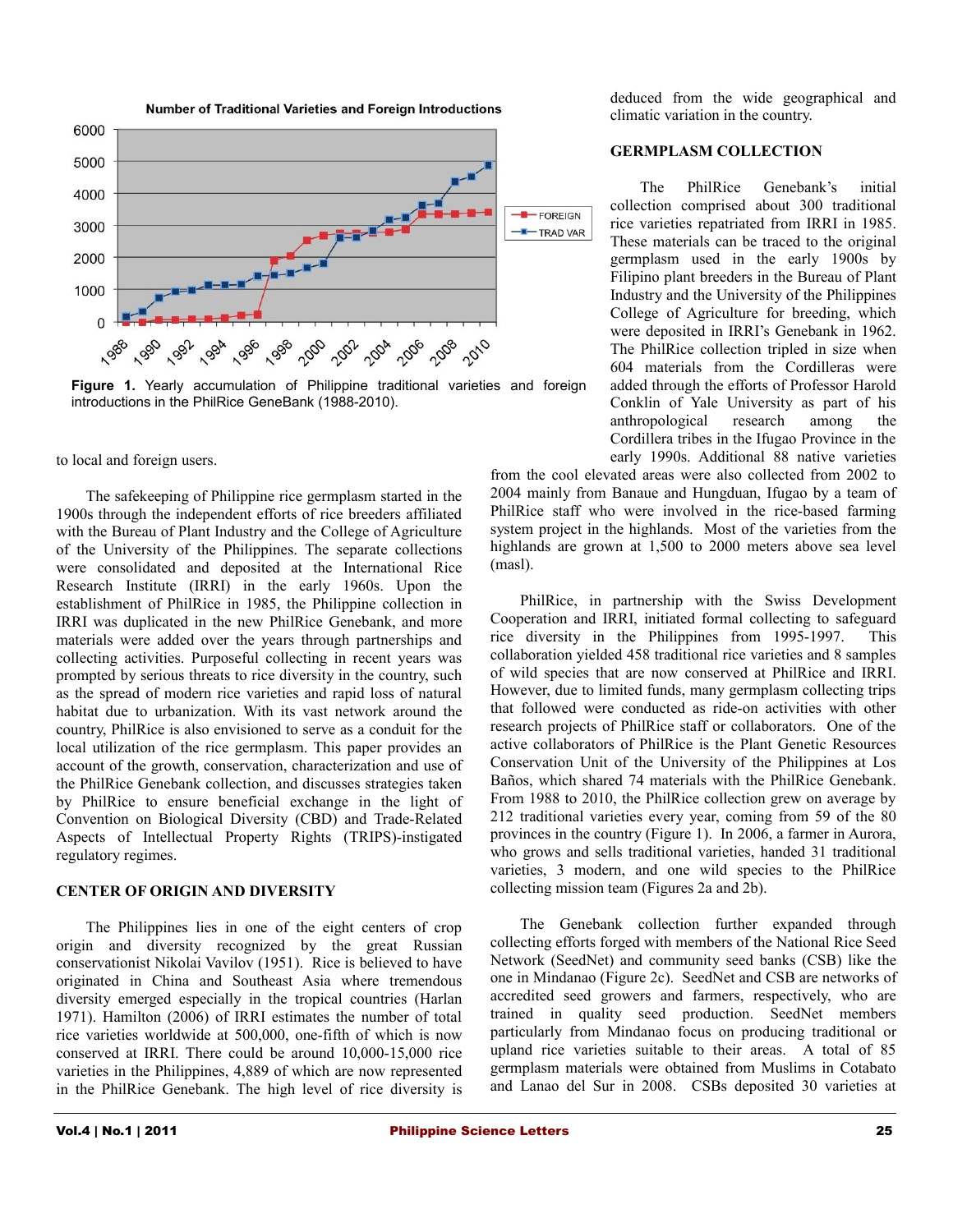

**Figure 2.** A. Collecting mission in Aurora; B. Sample of traditional variety from the province; C. Collecting mission in Lanao del Sur.

PhilRice for long-term storage.

In Northern Philippines, 67 varieties were obtained in 2010, of which 32 were from the Benguet State University collection. Farther north, 43 varieties were collected from the Batanes group of islands at 0-5 masl.

Opportunistic collecting by PhilRice staff, while on travel around the country for other purposes such as conducting pest and disease monitoring, technology promotion, and other activities, added hundreds of materials to the Genebank. Other provincial agricultural colleges and development centers have also contributed to the growth of the collection through the efforts of graduate students and as generous gifts of seeds from their existing collections.

Foreign materials were incorporated in the local rice gene pool as early as the 1910 to 1930 when local breeders acquired varieties from various countries, namely Australia, Burma, China, Egypt, India, Indonesia, Malaysia, Japan, Persia, Spain, Thailand, and the US. Scores of new varieties were developed from crosses with Thai, Vietnamese, Malaysian, and Indonesian varieties. In 1997, PhilRice received more than 2,000 hybrid parental lines from China under partnerships with several agricultural universities involved in hybrid rice R&D. The Memorandum of Agreement with China provided for joint ownership of commercial hybrids that will be derived from the Chinese lines. The total foreign materials in the collection are now 3,394 (Figure 1).

The PhilRice Genebank now holds 5402 (45.6%) traditional varieties, 922 (7.8%) breeding/research materials, 46 (0.4%) irradiated mutants, 3064 (25.9%) hybrid parental lines, 78 (0.7%) interspecific crosses, 20 (0.2%) anther culture derived, 59 (0.5%) wild rices, 666 (5.6%) advanced/improved cultivars, and 1592 (13.4%) unknown varieties for a total of 11,849 entries (Figure 3). Verified unique are 6,405 accessions.

#### **GERMPLASM CONSERVATION**

All incoming seeds are registered in the Genebank with important passport data such as variety name, place or country of origin, collection site, ecosystem, and special trait, if any. The seeds are cleaned manually, a few are set aside for seed file or panicle file if available, and tested for germination. Seeds with high viability and adequate amount are packed for cold storage; otherwise, seed increase is undertaken.

Initial characterization in terms of adaptability and resistance to pest and diseases under normal conditions is accomplished in the observational nursery, which also serves as seed increase for weak and few incoming seeds. Foreign materials are planted in the screenhouse nursery to prevent spread of seedborne diseases, if any. The harvest is verified against the seed and panicle files, cleaned, and slow-dried under silica gel. Seeds with 7-8% moisture content are vacuum-packed in aluminum foil for medium-term storage in the cold room with a temperature of 5-10°C and relative humidity of 40%. The facility could preserve the viability of seeds for 25 to 40 years. In 2005, PhilRice acquired ten freezers to extend the seed life up to 100 years. Each freezer can accommodate 1,000 accessions. Seeds are ultra-dried to 5-6% moisture for long-term storage in the freezers (Figure 4).

Regular germination tests are carried out for each accession every four years to check their viability. Seeds falling under 85% germination are rejuvenated to replace the seed stock with highly viable seeds.

#### **CHARACTERIZATION, EVALUATION, AND DOCU-MENTATION**

An extensive field and laboratory characterization of the germplasm materials is undertaken on 58 agro-morphological parameters, which include leaf, stem, panicle, and seed structures. In the evaluation phase, the materials are scored for reaction to 7 bacterial and 17 viral diseases, 11 insects, and 9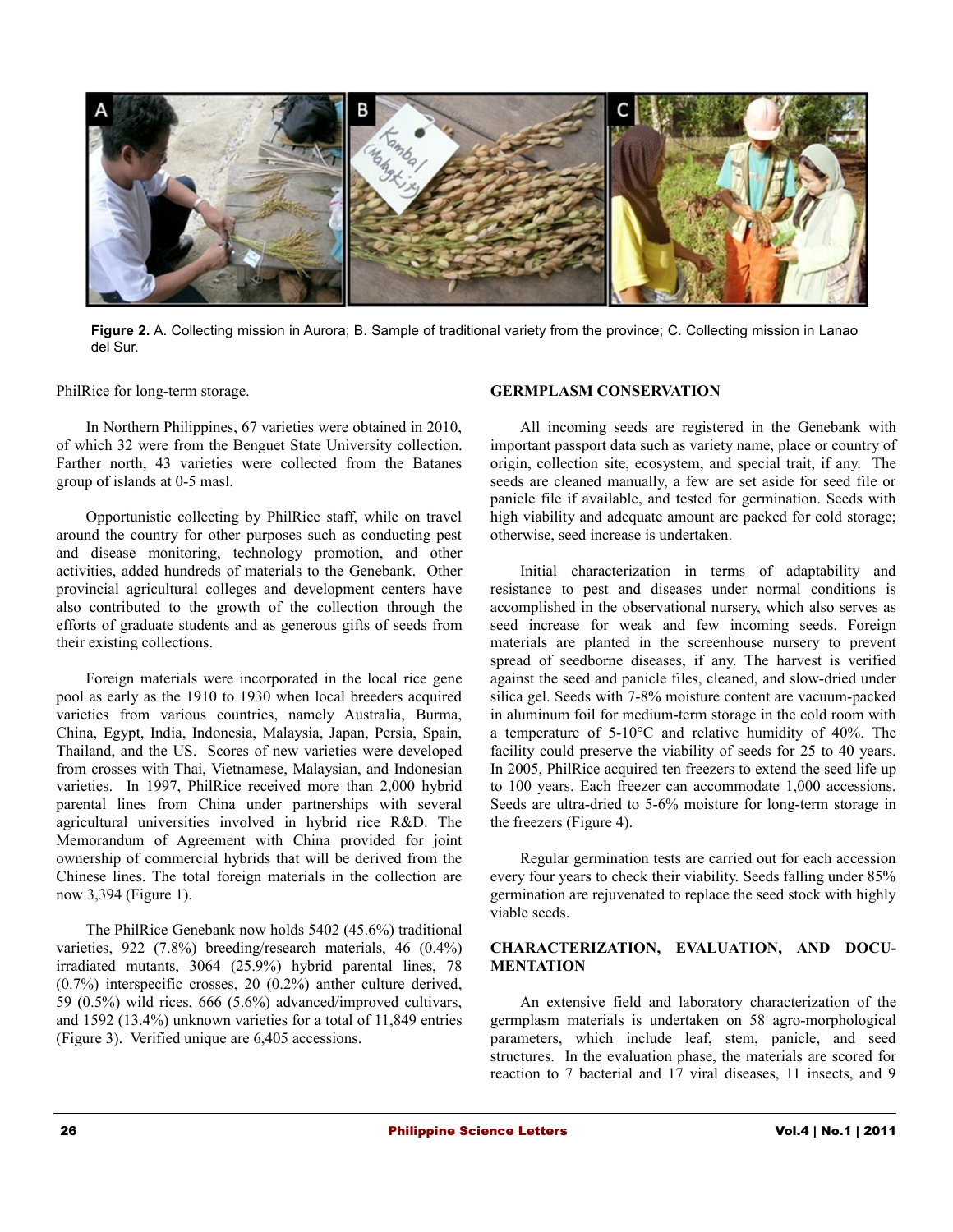abiotic stresses. Grain quality is also assessed by measuring 27 parameters, including shape and actual eating properties.

An in-house developed computerized database system is used to manage the large volume of data on the inventory and trait information of the collection. In the system, quick search buttons are provided for easy access to data on seeds with popular traits such as aroma and resistance (Figure 5).

#### **UTILIZATION OF RICE GERM-PLASM**

Germplasm materials provide the building blocks of new varieties. The breeders are therefore notified about accessions that have excellent traits useful in the breeding program. Selected local varieties and foreign materials from both PhilRice and IRRI Genebanks are crossed, followed by selection for outstanding offspring. Yield tests are usually conducted in 36 sites around the country and consistent high yielders with good eating quality and pest and disease resistance are released as new varieties.

About 340 accessions are requested from the Genebank each year. A major request in 2006 was made for the genetic analysis of tungro resistance by association mapping in diverse germplasm materials. About 2,000

varieties were issued for DNA fingerprinting in 2007. The largest batch comprised 649 traditional varieties distributed in 2008 for genetic studies by PhilRice researchers. Starting in 1996, PhilRice has issued a Materials Transfer Agreement (MTA) for seed distribution. For distribution overseas, the seeds are also accompanied by a phytosanitary clearance.

A great majority of users are PhilRice personnel (75%), followed by state colleges and universities, and private institutions (Figure 6). A few countries obtained materials from PhilRice Genebank and, altogether, 33 traditional and modern varieties were provided to Australia, Brazil, China, Cuba, and Suriname. The seeds requested by clients were intended mostly for breeding and genetics studies (52%), and to a less extent for demonstration and photo documentation purposes, thesis/student research, physiological studies, and stress tolerance screening (Figure 7).

#### **COLLECTING AND EXCHANGE REGULATIONS**

Being a developing country with one of the highest levels of biodiversity, the Philippines immediately acceded to the CBD in 1992, which enshrined national ownership of biodiversity. While collecting by local and foreign entities before CBD was



**Figure 3.** Proportion of the types of materials deposited in the Genebank.

unrestricted, three laws were enacted as a result of CBD to regulate collecting in the country. Executive Order 247 on "Prescribing Guidelines and Establishing a Regulatory Framework for the Prospecting of Biological and Genetic Resources, their By-products and Derivatives, for Scientific and Commercial Purposes" issued in 1995 laid down several requirements for bioprospecting: 1) a permit from five government agencies – Department of Environment and Natural Resources, Department of Agriculture, Department of Science and Technology, Department of Health, and Department of Foreign Affairs; 2) prior informed consent (PIC) from local communities; 3) an agreement for both commercial and academic research applications; and 4) a 60-day wait period. In 1998, the Indigenous Peoples Rights Act took effect allowing indigenous communities to enforce their own customary laws regarding collecting, which may either reinforce or totally disregard EO 247. The overbearing conditions, however, effectively stifled collecting. Only one of 13 commercial and one of 20 academic research collecting applications were approved.

As a remedy, the Wildlife Act was enacted in 2001, with the implementing rules and regulations embodied in the Joint Departments of Environment and Natural Resources (DENR) and Agriculture (DA), Palawan Council for Sustainable Development (PCSD), and the National Commission on Indigenous People (NCIP) Administrative Order No. 1 finalized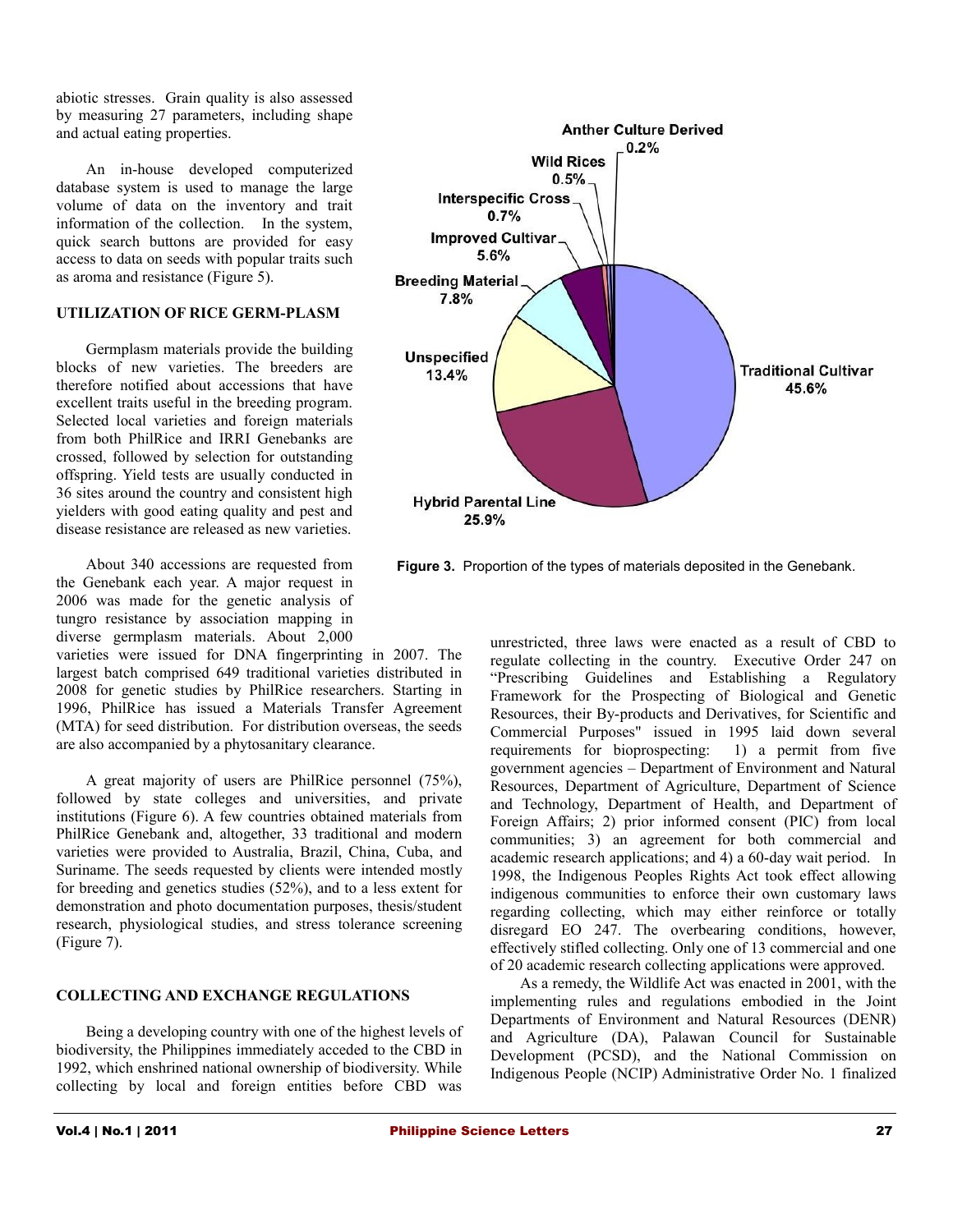

**Figure 4.** Conservation of rice germplam. A. Seed cleaning of newly harvested germplasm materials for storage; B. Seed viability testing using the standard germination method; C. Long-term storage of foiled accessions in freezers; D. Medium-term storage of rice germplasm in the cold room.

in 2005, centralizing the granting of permit to the Department of Environment and Natural Resources and removing the 60-day wait. In addition, the Act required foreign academic collectors to have local partners, declaration of the Philippines as country of origin, disclosure of collecting permit in case of patent applications for the collected sample and/or derivatives, and payment of fees for commercial bioprospecting. Despite these regulations, the rice germplasm collection of PhilRice continued to grow from opportunistic collecting and through the endeavors of graduate students under gratuitous permits from municipal and village agricultural officers. New collection sites, fortunately, were not under the control of indigenous peoples.

The agreement on TRIPS established on January 1, 1995 addresses issues related to intellectual property protection of plant varieties, requiring protection either by patents or by a *sui generis* effective system or by a combination of both. While the

CBD doused off international sharing of biological species, TRIPS placed restrictions on the access to protected plant varieties. PhilRice also became more cautious with the distribution of its germplasm materials and started requiring a Materials Transfer Agreement (MTA) since 1996. The MTA provides that seeds for research are unrestricted but user cannot claim any proprietary rights. Moreover, the commercial production of traditional varieties will need an agreement with PhilRice. To reverse the unintended consequence of CBD and TRIPS, and instead promote international sharing, the International Treaty on Plant Genetic Resources on Food and Agriculture (ITPGRFA) was ratified in 2001. The ITPGRFA advocated for unrestricted access to biodiversity of crops, called for financial resources and technical assistance for less developed countries, and promoted farmers rights over traditional varieties.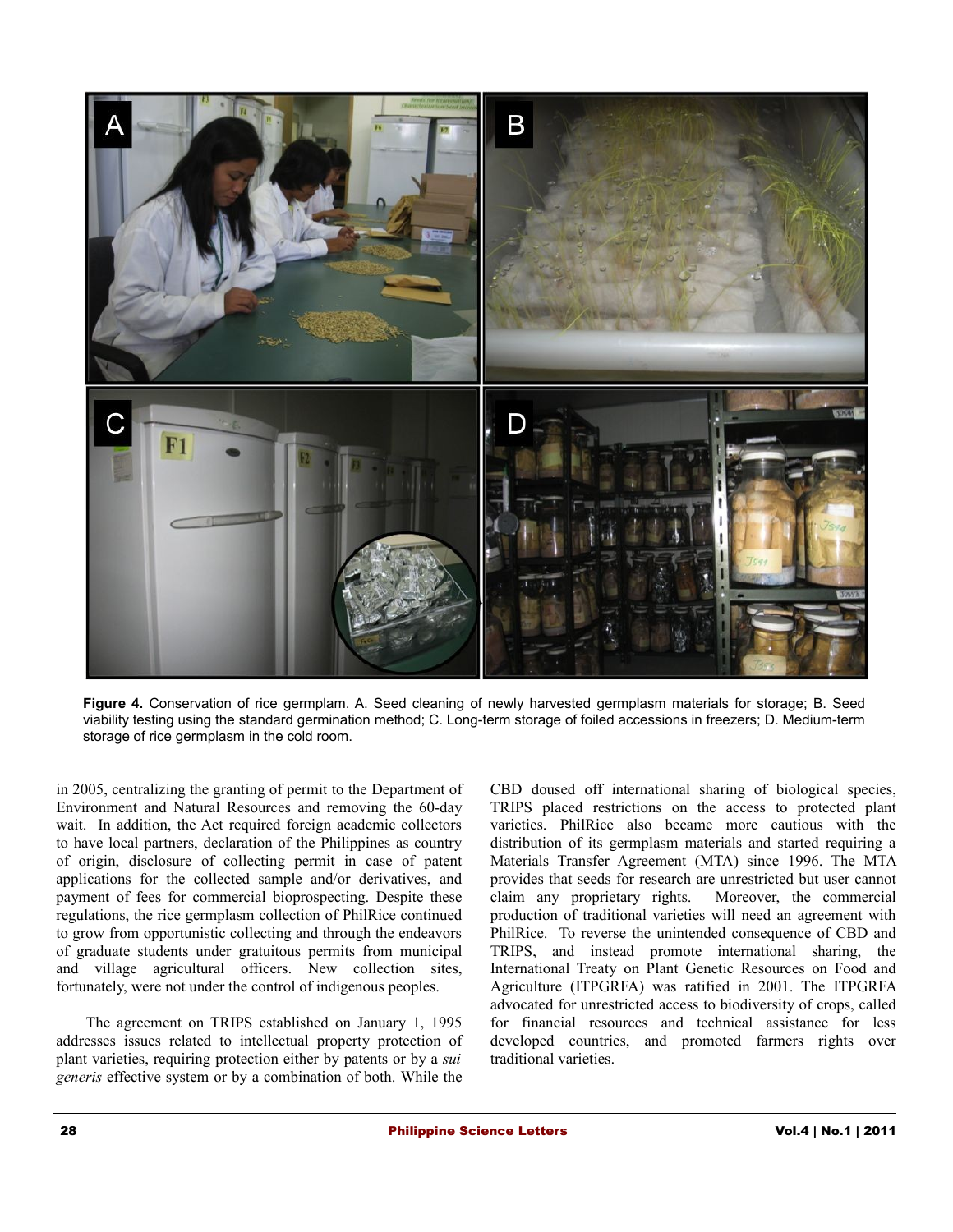

**Figure 5.** Characterization, evaluation, and documentation of rice germplasm. A. Sowing of accessions with low viability and seed stock in the field; B. Characterization of agro-morphological traits using standard descriptors for rice; C. Documentation of acquired data using the Germplasm Management System (GEMS) Database; D. Seed increase and rejuvenation of accessions in the screenhouse.

The Philippine Plant Variety Protection Act took effect in 2002, providing breeders' rights as well as farmers' rights over modern varieties. Farmers have unrestricted breeding use of modern varieties and can engage in small-scale exchanges with fellow farmers. They can also sell their farm produce of a protected variety, except when the sale is for reproduction under a commercial marketing agreement. PhilRice adopted a new MTA starting 2004, which underscores its ownership of the materials, and sets a 25% distinction threshold for derived products to be allowed proprietary rights for developers.

The Standard MTA (SMTA) under the ITPGRFA was finalized in June 2006, which, in exchange for unrestricted access to germplasm, requires a royalty of 0.5 to1.1% of sales of derived product to be paid to the Multilateral System fund, to be used for financial and technical assistance to the country of origin. However, in August 2006, PhilRice issued Administrative Order 2006-10, confining the distribution of traditional varieties within the country, and requiring a licensing agreement for use of breeding lines.

On September 28, 2006, the Philippines ratified the ITPGR effectively then subscribing to the use of the SMTA. To facilitate the access and exchange of germplasm materials within PhilRice and with other institutions, PhilRice has created and institutionalized the guidelines for the acquisition, exchange, and distribution of germplasm materials. This is to further enhance the utilization of germplasm materials within and with other institutions for varietal development and other related research. These guidelines enhance the documentation of germplasm exchange through the use of the SMTA in compliance with the ITPGRFA. For strict implementation towards organized exchange of germplasm materials from Genebank and other PhilRice divisions, separate guidelines for breeders' and researchers' materials and those conserved by the Genebank were established.

Donation of materials by PhilRice breeders/researchers to farmers, local researchers, collaborators, and research institutes is covered by SMTA duly signed by the PhilRice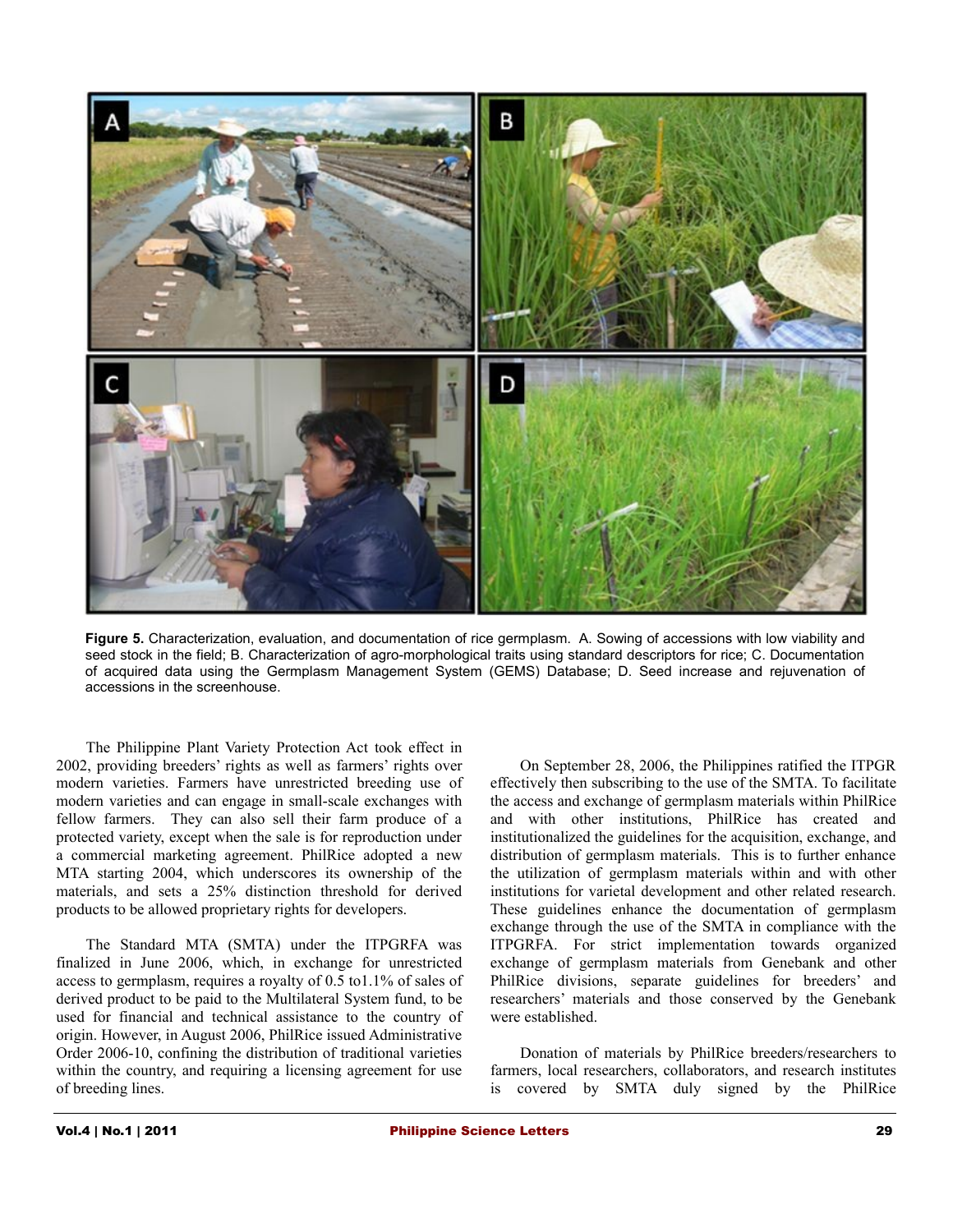

the materials. Requests for materials by other local researchers, collaborators, and institutes are covered by SMTA duly signed by the head of GSHD or Genebank manager, while requests for materials by international researchers, collaborators, and research institutes are covered by SMTA duly signed by the Executive Director and the head of GHSD.

#### **MOLECULAR CHARACTERIZATION**

In anticipation of proprietary claims and issues over the germplasm materials and derivatives, PhilRice has established a DNA fingerprinting system for varietal identification (Romero et al. 2002). A modified random amplified polymorphic DNA (RAPD) method using three SRILs Uniprimers has successfully distinguished 77 modern varieties. The fingerprinting is also useful in diversity analysis to ensure diverse germplasm in breeding programs, in association mapping of desirable traits for possible application in marker-aided selection, and in the removal of duplicate samples from the collection.

**Figure 6.** Breakdown of users of PhilRice Genebank materials (1994-2010).

breeders/researchers and the division head of Plant Breeding and Biotechnology Division (PBBD), and the donation of materials by PhilRice breeders/researchers to international researchers, collaborators, and research institutes is covered by SMTA duly signed by the PhilRice Executive Director and the division head of PBBD. Requests for materials by PhilRice breeders/researchers from International Rice Research Institute-Genetic Resources Center (IRRI-GRC), as provider of the materials, are covered by IRRI's SMTA. IRRI-GRC prefers the shrink-wrap type of agreement, which does not require signing, but only a declaration of acceptance through email. Declaration is done by the head of the Germplasm and Seed Health Division (GSHD) as an authorized representative of PhilRice.

Requests for germplasm materials from PhilRice Genebank by farmers and PhilRice researchers are covered by a request form provided by the Genebank staff duly signed by the Genebank manager or Genebank staff. The requisitioner signs the declaration of acceptance included in the request form, which states the rights and obligations of the recipient. PhilRice breeders who would like to donate their advance breeding lines to PhilRice Genebank indicate the terms and conditions for the distribution (e.g., if the breeding lines should only be for PhilRice researchers and not for distribution to other institutes/researchers both local and abroad). Basic passport and agro-morphological characterization data must also accompany

### **PRESENT PROBLEMS AND FUTURE PLANS**

There are major constraints in the Genebank operations that undeniably affect its capacity to collect, manage, and distribute rice germplasm. Lack of trained manpower in Genebank-related disciplines and operations is a main factor that influences the overall quality of the genetic resource conservation work. At the present time, some personnel have minimal knowledge on genebanking and have not taken courses on plant genetic resources conservation.

Collecting missions are vulnerable to serious risks such as exposure to crime-related events, natural disasters, road hazards, and poor travel conditions. Certain operations in the Genebank subject personnel to extreme temperature changes during storage processes (stocking, retrieval, and inventory of samples in the cold chambers).

The present storage conditions in PhilRice are far from ideal. During germplasm storage, unstable power supply and cold room malfunction adversely affect quality and viability of stored seeds. Desired temperature and corresponding relative humidity levels are unattained with reference to international genebank standards (FAO/IPGRI, 1994), storage rooms are not properly lighted, and seeds are exposed to contaminating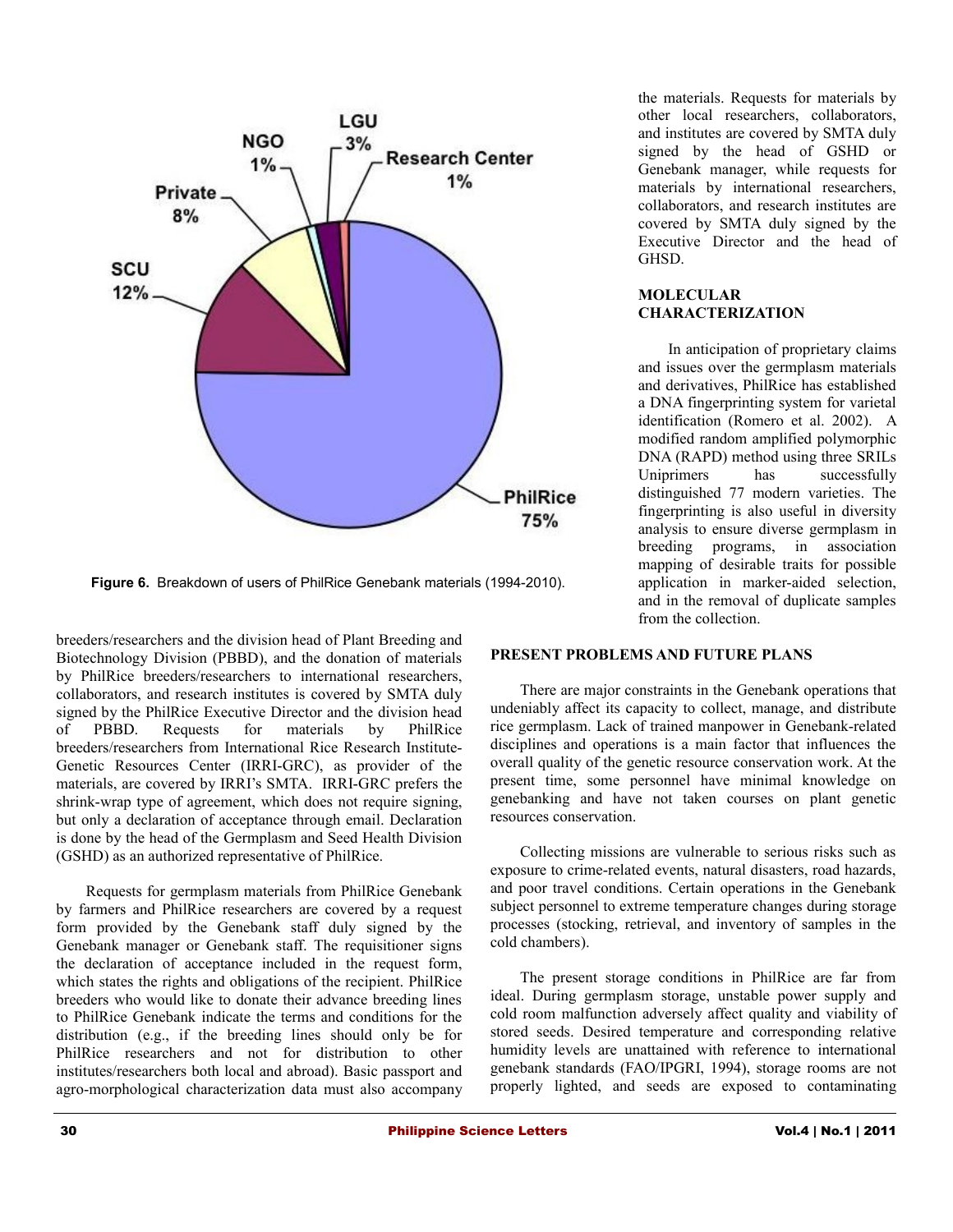organisms and pests. General deterioration of facilities and equipment is observed and critical supplies are unavailable in the local market. Moreover, during seed registration, some materials with seedborne pests and pathogens are occasionally admitted, putting the other stored materials at risk. To ensure efficient use of storage space and other resources, there is a need for rapid techniques in the identification and removal of redundancies in the collection.

Several activities will be pursued to further build the capacity for rice collecting, management, and exchange. Genebank staff will be sent for regular training in plant genetic resources conservation as well as in related fields including seed physiology, genetics, taxonomy or



**Figure 7.** Breakdown of purposes for which PhilRice Genebank materials were used (1994-2010).

crop/species identification, plant and seed pathology, engineering and maintenance, database management, and international regulations on germplasm exchange. Personnel will also be trained on drill operations and safety procedures to minimize the risk to stored germplasm, particularly the base collection. To broaden the collection, collecting expeditions will be sustained with priorities on underrepresented provinces and tribal areas. Schedule and itinerary of collection trips will be properly coordinated with Local Government Units (LGU) for optimal safety and results. A local well-versed collector who knows the local customs and dialect will be hired for the trips.

Continual upgrading and expansion of field, laboratory and storage facilities will be pursued to enhance the capacity of the Genebank to store pure and high quality seeds in the right amount. Protective equipment for personnel will be provided to avoid exposure to extreme temperature changes when entering the storage facility. Additionally, an alarm system for open doors, a lightning conductor rod, and a high temperature cut out for the cooling system will be installed as safety equipment. Hygro-thermographs that are connected to back-up power supply will be placed and storage rooms will be provided with multiple compressors and dehumidifiers that are programmed for alternate operation. An alternate refrigeration system will be installed and accessions will be multiplied, carefully processed,

and sent to IRRI for back-up. Equipment or software for the establishment of a bar-coding system for genebank management will be purchased to further improve operations. A web interface for access to germplasm trait information by interested users and for seed request will also be constructed. The online database will contain useful germplasm data usually sought by plant breeders and other clienteles. Finally, the Genebank operations manual will be regularly revised to reflect continual modifications and improvements in the Genebank operations.

#### **ACKNOWLEDGEMENTS**

The authors wish to acknowledge the support of the Philippine Rice Research Institute.

#### **CONFLICT OF INTEREST**

None

#### **CONTRIBUTION OF INDIVIDUAL AUTHORS**

Gabriel Romero - Abstract, Introduction, Germplasm Collection, Collecting and Exchange Regulations, Molecular characterization, Problems and Future Plans